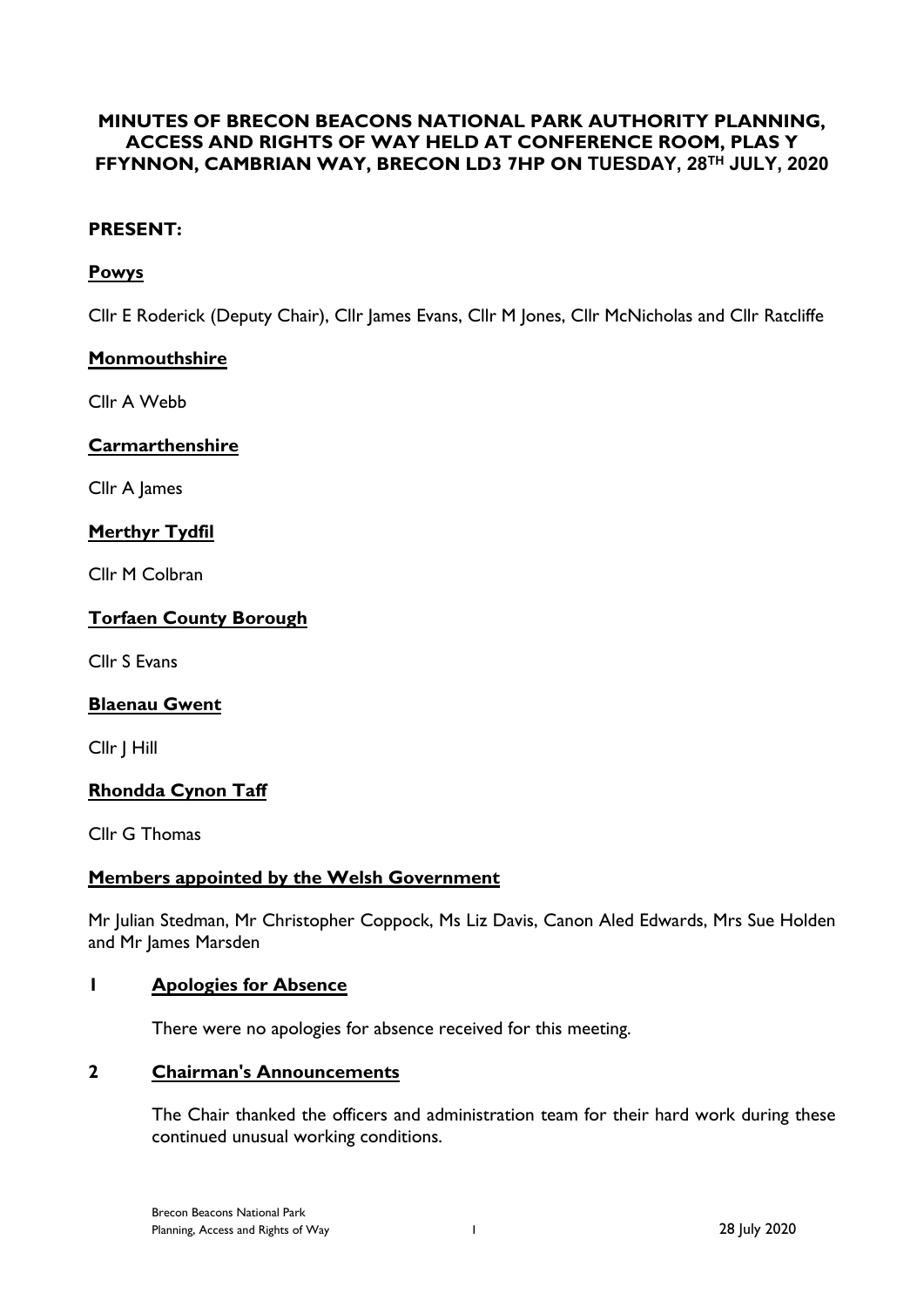He advised of a 20% fee increase that will take effect from 24<sup>th</sup> August 2020. Ms Tracy Nettleton, Planning and Heritage Manager, added that we have not seen a reduction in applications during the lockdown period.

The Chair advised with regard to the COVID recovery document which sits alongside Planning Policy Wales. Ms Tracy Nettleton advised how this may affect officers.

#### **3 Declarations of Interest**

The Monitoring Officer, Mr Sean O'Connor, advised that all Members would be declaring a personal interest in Enclosure 5 Item 1 but if any felt they had further involvement in this application they should make a separate declaration.

| <b>Name</b>              | <b>Enc</b> | <b>Item</b> | <b>Nature of Interest</b> |
|--------------------------|------------|-------------|---------------------------|
| Mr J Stedman             | 5          |             | Personal                  |
| <b>CIIr E Roderick</b>   | 5          |             | Personal                  |
| Cllr J Evans             | 5          |             | Personal                  |
| Cllr M Jones             | 5          |             | Personal                  |
| <b>CIIr S McNicholas</b> | 5          |             | Personal                  |
| Cllr G Ratcliffe         | 5          |             | Personal                  |
| Cllr J Hill              | 5          |             | Personal                  |
| Cllr A James             | 5          |             | Personal                  |
| Cllr M Colbran           | 5          |             | Personal                  |
| Cllr A Webb              | 5          |             | Personal                  |
| Cllr G Thomas            | 5          |             | Personal                  |
| Cllr S Evans             | 5          |             | Personal                  |
| Mr C Coppock             | 5          |             | Personal                  |
| Ms L Davis               | 5          |             | Personal                  |
| Canon A Edwards          | 5          |             | Personal                  |
| Mrs S Holden             | 5          |             | Personal                  |
| Mr J Marsden             | 5          |             | Personal                  |
| Cllr   Evans             | 6          |             | Personal                  |
| Cllr M Jones             | 6          |             | Personal                  |

## **4 Minutes of last meeting**

The Chairman was authorised to sign the Minutes of the Brecon Beacons National Park Authority Planning, Access and Rights of Way Committee held virtually on 22<sup>nd</sup> May 2020 as a correct record.

## **5 Development Control Reports for Decision**

## **1. 20/18312/FUL – Installation of interpretation and visitor experience improvements – Site of Former Gunpowder Works, Pontneddfechan**

All Members declared a personal interest in this item.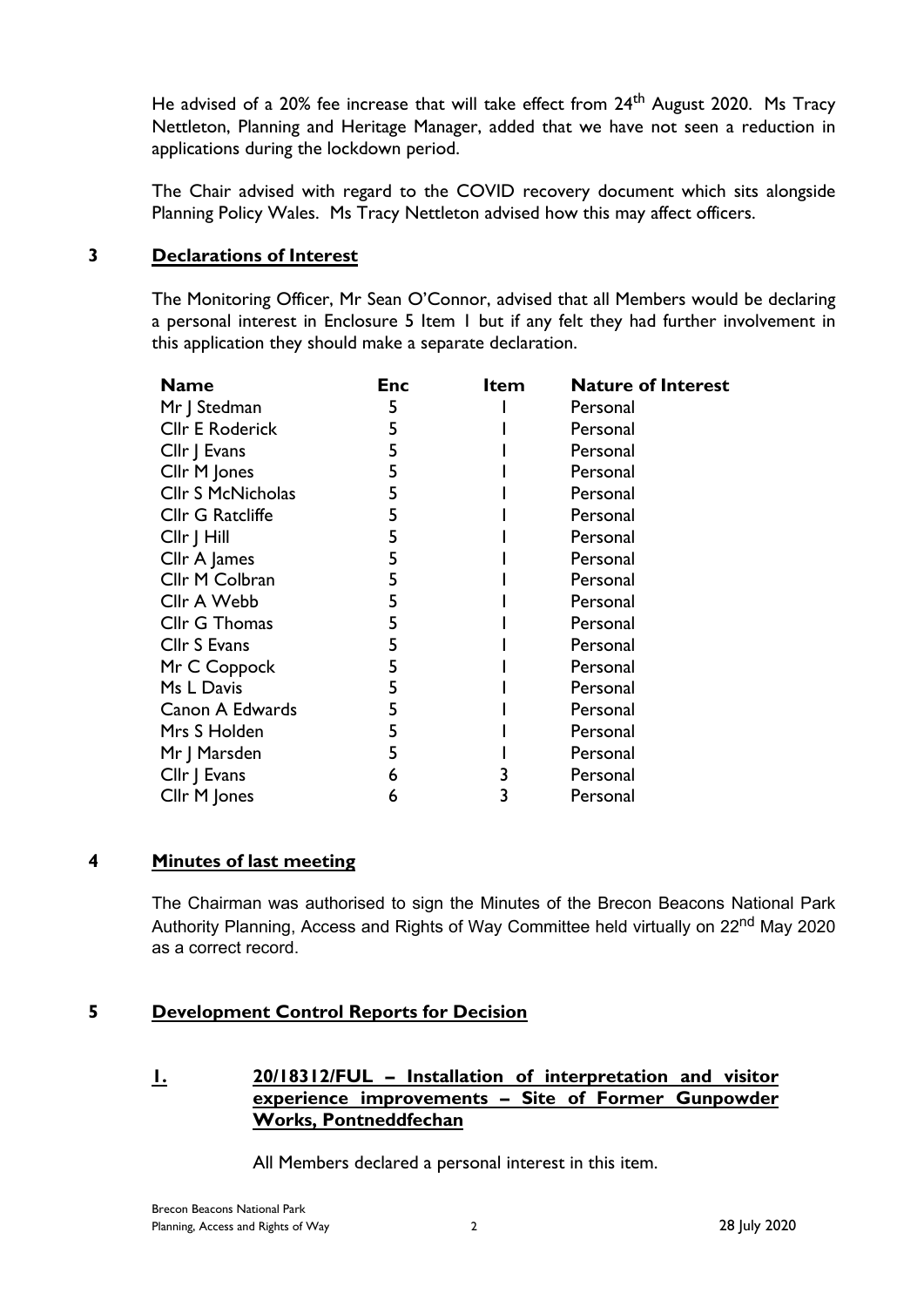The Members were provided with a presentation by the Case Officer, Mrs Ffion Bevan.

**Late Info:** None.

**Public Speaker:** The Applicant, Ms S Jones, addressed the Members in support of the application.

**Proposal:** The Officer recommendation to permit subject to the conditions set out in the report was put to Members.

*Proposed: Cllr A James Seconded: Cllr J Evans*

- **Decision:** The Officer recommendation to permit subject to the conditions set out in the report was agreed.
- **2. 19/18163/REM – Reserved Matters Application for the development of 51 homes including 17 affordable units on land located off the B4246, Landscaping and Public Open Space to include appearance, landscaping, layout and scale – Land Off The B4246, Govilon, Abergavenny.**

The Members were provided with a presentation by the Case Officer, Miss Lisa Hughes.

- **Late Info:** Late correspondence was received from Mr Dai Hawkins, this was read out in full by the Case Officer.
- **Public Speaker:** The Applicant, Mr S Grey, addressed the Members in support of the application.
- **Proposal:** The Officer recommendation to permit subject to the conditions set out in the report was put to Members.

*Proposed: Cllr M Jones Seconded: Cllr J Hill*

**Decision:** The Officer recommendation to permit subject to the conditions set out in the report was agreed.

> *The Chair advised there would be a comfort break so that technical issues could be resolved, he asked Members to return at 12pm.*

> *The Committee Clerk noted that all Members appeared to be in attendance excluding Mr James Marsden, it is not known during which part of the following item Mr Marsden returned.*

**3. 19/17509/FUL – Side Extension 2 Storey with dormers to front roof – Glaslyn Court Nursing Home, Crickhowell Road, Gilwern, Monmouthshire, NP7 0EH**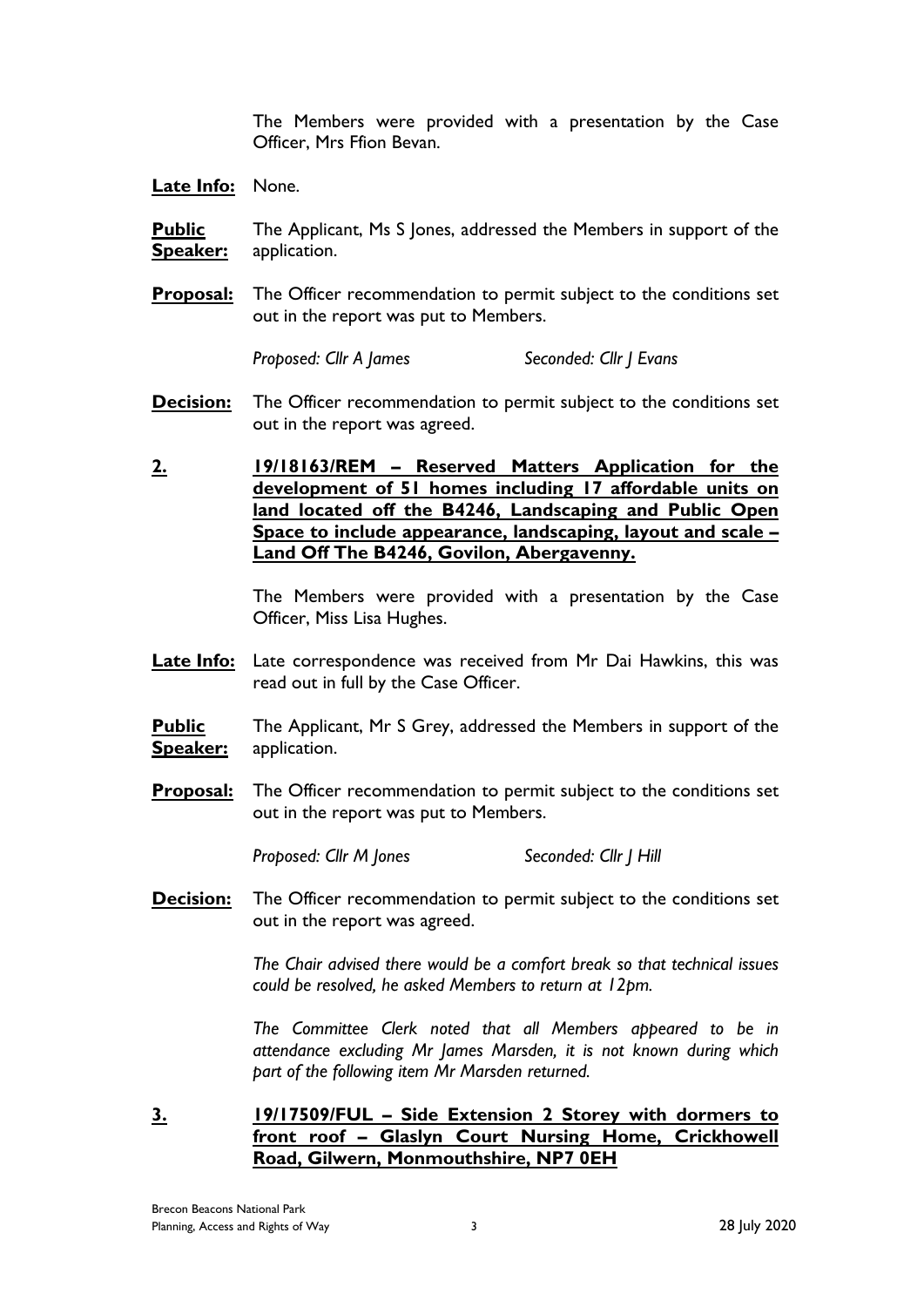The Members were provided with a presentation by the Case Officer, Ms Davina Powell.

- **Late Info:** Late correspondence was received from the Agent, this was read out in full, the Members were also advised that late correspondence had been received from both Natural Resources Wales and the National Park Planning Ecologist (NPECO), this was summarised by the Case Officer. She advised that the comments received from NPECO have now removed the second reason for refusal in the officer report but the first remains as is stated.
- **Public Speaker:** The Applicant, Ms I James Wright, addressed the Members in support of the application.
- **Proposal:** The Officer recommendation to refuse as set out in the report (and noting that the second reason for refusal was now removed) was put to Members.

*Proposed: Mr C Coppock Seconded: Cllr G Ratcliffe*

**Decision:** The Officer recommendation to refuse as set out in the report (and noting that the second reason for refusal was now removed) was agreed.

*Cllr S Evans left the meeting.*

## **6 Development Control Related Matters for Noting**

#### **Item 1 Delegated Applications Report**

Ms Tracy Nettleton, Planning and Heritage Manager, gave a brief update to Members.

The report was noted.

#### **Item 2 Agricultural Notifications Report**

The report was noted.

#### **Item 3 Fringe Notifications**

*Cllrs J Evans and M Jones declared a personal interest in items contained within the report.*

Ms Tracy Nettleton, Planning and Heritage Manager, gave a brief update to Members.

The report was noted.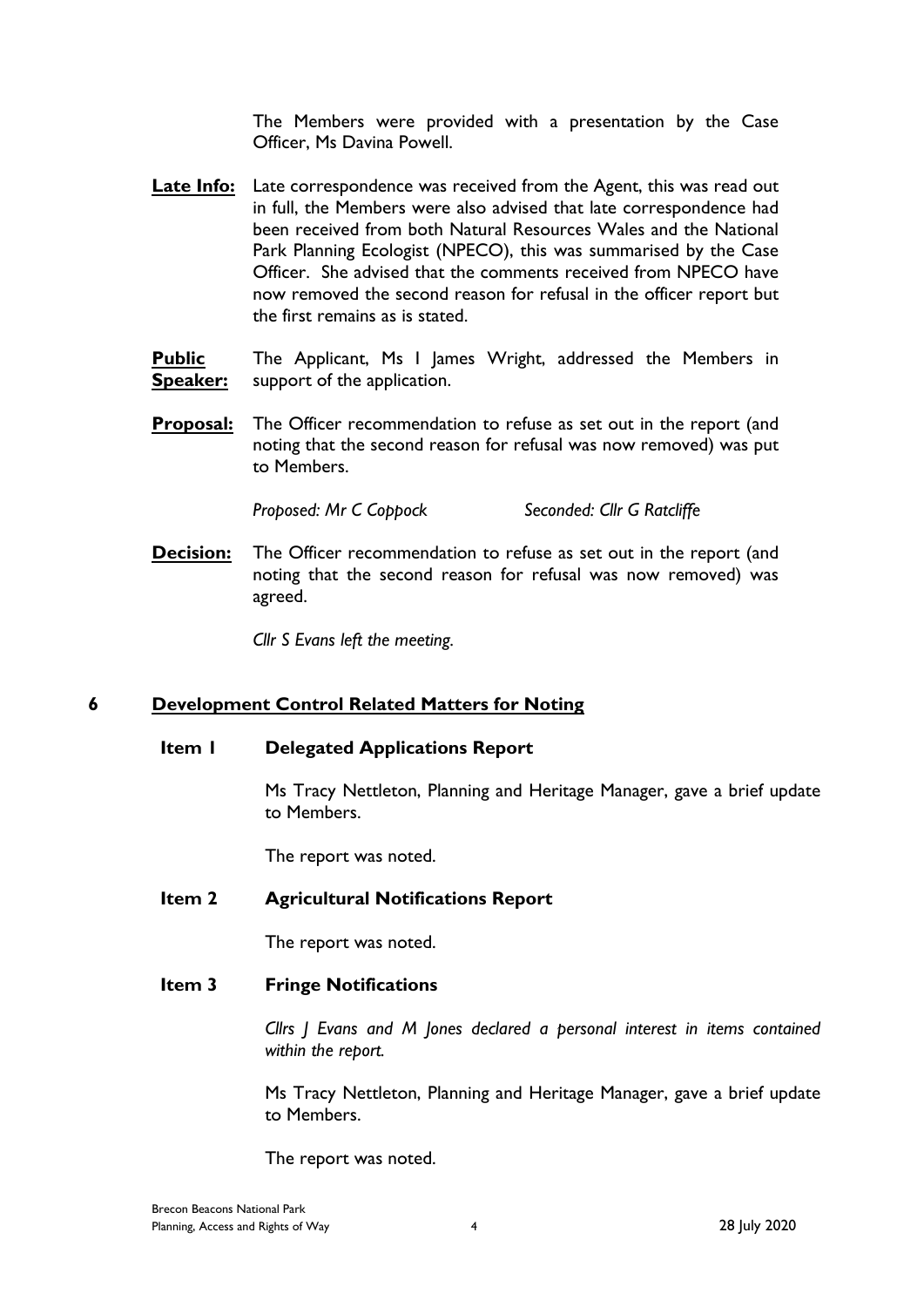## **Item 4 Planning Obligations Report**

Ms Tracy Nettleton, Planning and Heritage Manager, gave members a brief update to Members.

The report was noted.

*Cllr A Webb left the meeting.*

# **Item 5 Commuted Sums Report**

The report was noted.

# **Item 6 Enforcement Figures Report**

Ms Tracy Nettleton, Planning and Heritage Manager, gave members a brief update.

The report was noted.

# **Item 7 Development Management Statistics**

Ms Tracy Nettleton, Planning and Heritage Manager, gave members a brief update.

The report was noted.

# **Item 8 Development Control Related Matter for Noting**

Minor Amendment to proposed One Planet Development at Coed Talylan, Llangadog (19/17602/FUL)

Mrs Helen Lucocq, Principal Planning Officer (Policy), gave members a brief update.

The report was noted.

## **7 Enforcement Reports**

## **Access to Information**

**Resolved** that pursuant to the provisions of Section 100A of the Local Government Act 1972, the public be excluded from the Meeting for the following item of business on the grounds that there would be disclosure to them of exempt information as defined in Paragraphs 12, 13, 17 and 18 of Part 4 of Schedule 12A of the above Act and the public interest in maintaining the exemption outweighs the public interest in disclosing the information.